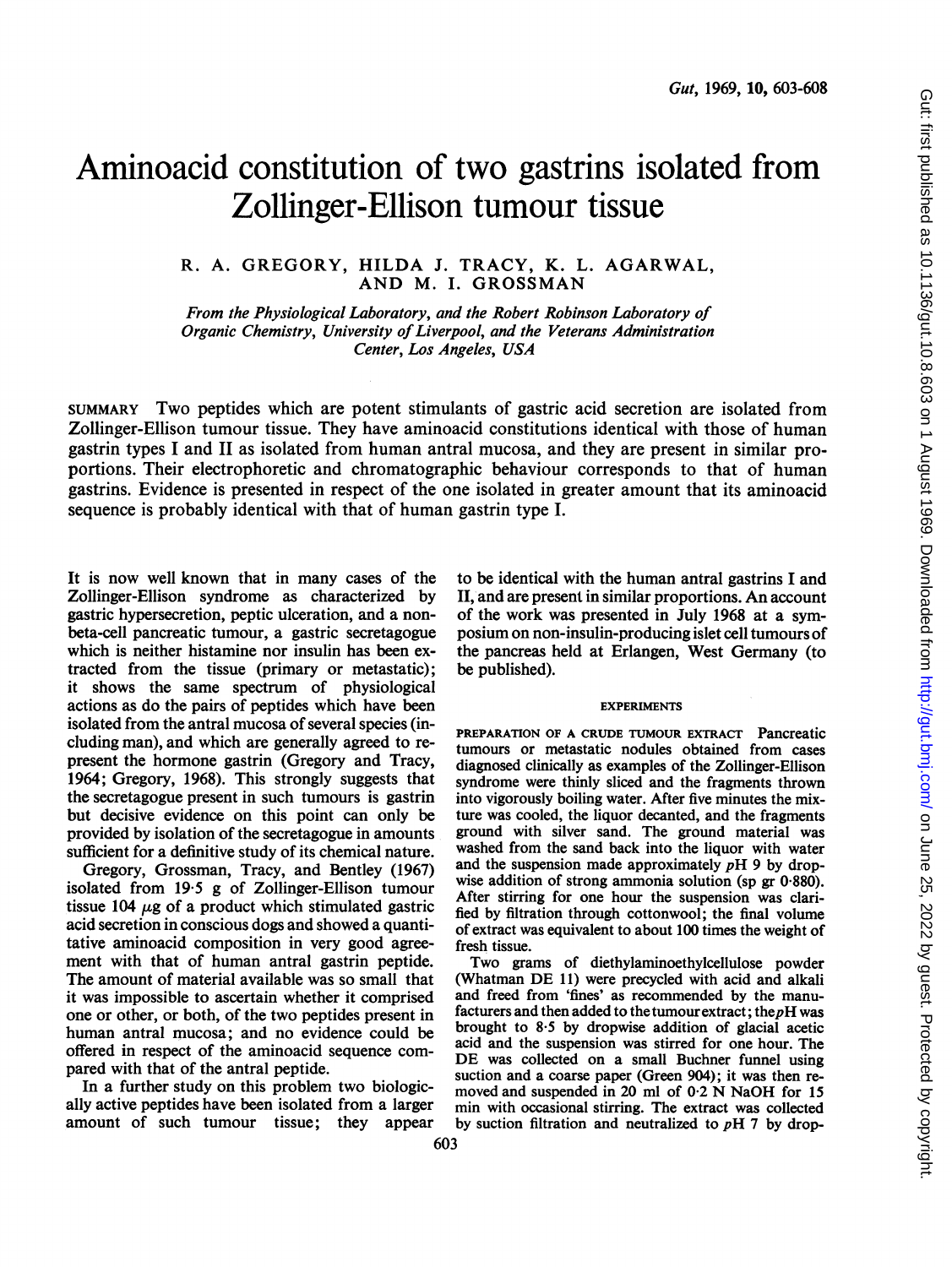

FIG. 1. Fractionation on Sephadex G 25 of a partially purified extract ofZollinger-Ellison tumour tissue.

wise addition of <sup>10</sup> N HCI. An aliquot was taken for testing by injection into conscious dogs or cats. If active, the remainder of the extract was lyophilized and stored at a temperature of  $-20^{\circ}$ C or lower for later use.

Assays Conscious dogs provided with completely denervated fundic pouches (Gregory, 1958) and fasted 18 hours were infused subcutaneously with carbachol at the rate of 2.5 to 5.0  $\mu$ g every 15 minutes the dose for a particular animal was determined by trial as that which did not result in a secretion of acid by the pouch when continued for a period of six hours. This 'background' of cholinergic stimulation markedly increased the sensitivity of the pouch so that responses to the subcutaneous injection of as little as 1  $\mu$ g gastrin or Peptavlon (ICI) were consistently obtained. Solutions to be tested for gastrin activity were injected subcutaneously at a site different from that used for the carbachol infusion.

Some DE eluates were assayed for gastrin activity by slow intravenous injection in conscious cats provided with gastric fistulae as described by Uvnäs and Emås (1961).

ISOLATION OF PEPTIDES FROM THE TUMOUR EXTRACT The isolation procedure described below was carried out using lyophilized DE extract equivalent to <sup>a</sup> total of about 50 g fresh tumour tissue. The material was processed in three separate portions to minimize loss in the event of an accident. Further small amounts of material were also used during the development of the method; for various reasons the products of these trials were not included in the material used for the final analyses.

An amount of powder equivalent to <sup>10</sup> to 20 g of fresh tumour was dissolved in 25 ml of water; to the solution was added 0.5 ml of strong ammonia solution (sp gr 0.880). In the solution 12-5 g of powdered anhydrous dipotassium hydrogen phosphate  $(K_2HPO_4)$  was dissolved, with constant stirring, in a water bath at room temperature.Then 17 ml of peroxide-free isopropanol was dripped in with vigorous stirring. The mixture was briefly centrifuged and the upper layer removed. To the lower

phase was added 15 ml of the upper phase of a mixture of 50 ml water, <sup>1</sup> ml strong ammonia solution, 25 g  $K_2HPO_4$ , and 37 ml isopropanol. After vigorous shaking for one minute and then briefly centrifuging the upper phase was removed. This extraction was repeated once more and the combined isopropanol extracts were then shaken with 3 volumes of peroxide-free ethyl ether after the addition of 5 ml water. After brief centrifuging the aqueous phase was collected. Five ml of water was added to the ethereal phase; the mixture was shaken and then briefly centrifuged. The aqueous layer was collected and the ethereal layer discarded. The combined aqueous fractions were extracted twice with 2 volumes of ether, briefly centrifuging each time and discarding the ethereal phase. The aqueous residue was freed from ether by a current of air in partial vacuum and then lyophilized.

The residue was dissolved in 1 ml H<sub>2</sub>O and applied to <sup>a</sup> column of Sephadex G <sup>25</sup> superfine bead form 1.5 cm  $\times$  50 cm packed in 0.04 M ammonium bicarbonate solution. The effluent was collected in fractions of 1.3 ml every 15 minutes and these read at 280 m $\mu$ . Non-volatile salt (phosphate from the isopropanol extraction) was located by conductivity determinations on each fraction. Gastrin activity was located by testing pooled one-drop aliquots from selected groups of fractions.

A typical result is shown in Fig. 1; regions A and B contained secretagogue activity, C was inactive. The fractions corresponding to A and B were pooled separately, lyophilized, and dissolved in buffer for refractionation.

Fraction A was applied in <sup>a</sup> volume of 0.5 ml to <sup>a</sup> column of Sephadex G 50 superfine bead form 1 cm  $\times$ <sup>100</sup> cm packed in 0.04 M ammonium bicarbonate solution. The effluent was collected in fractions of 0.4 ml every 15 minutes and these read at 280 m $\mu$ . A typical result is shown in Fig. 2; secretagogue activity was found in the shaded region, well in advance of the position of the 'salt zone' on this column. The appropriate fractions were pooled, lyophilized, and redried in vacuo over phosphoric oxide until free from ammonium bicarbonate.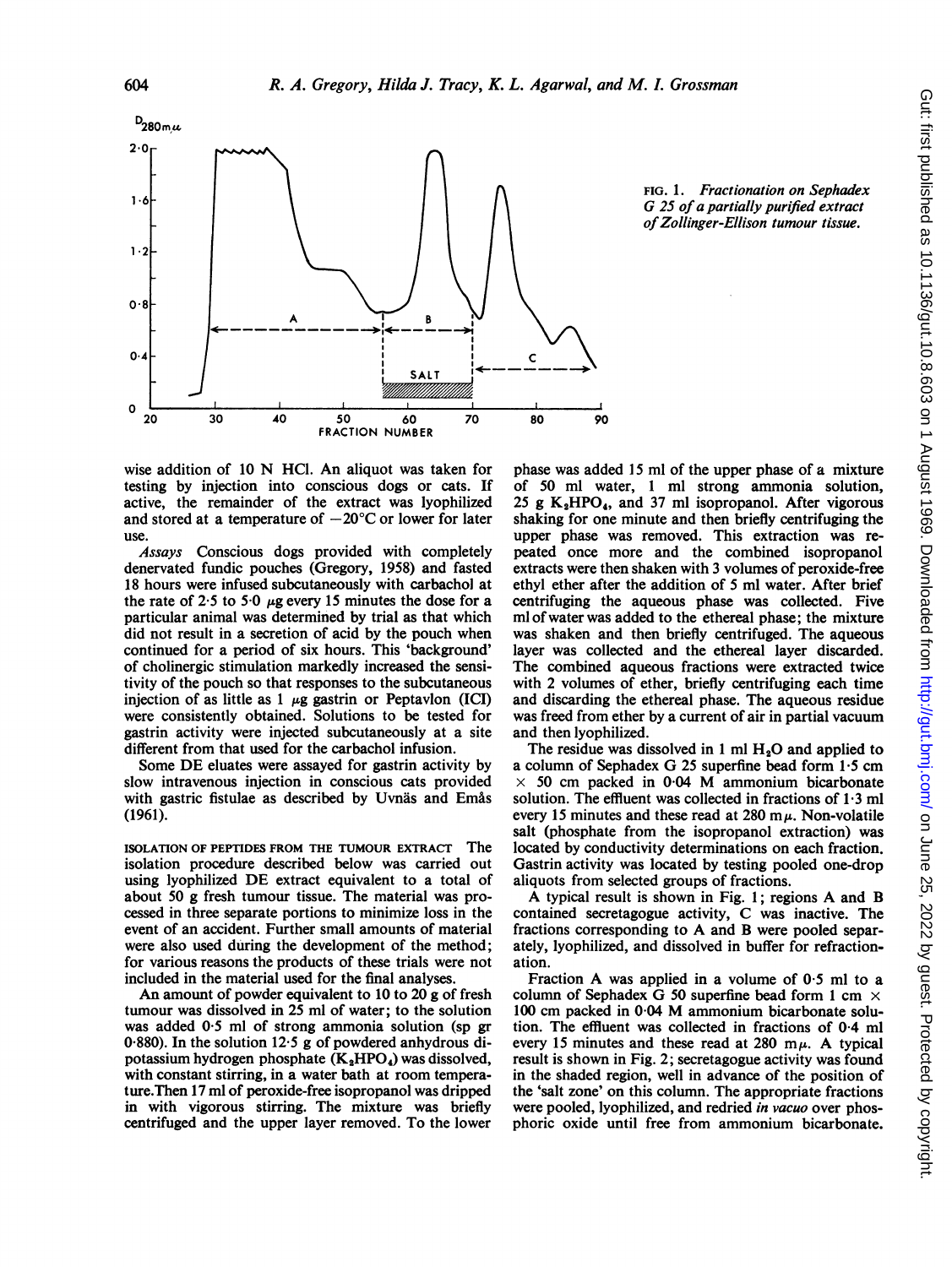

Fraction B was applied in a volume of <sup>1</sup> ml to a column of Sephadex G 10, 1 cm  $\times$  100 cm, packed in 0.04 M ammonium bicarbonate solution. The effluent was collected in fractions of approximately  $0.3$  ml every 15 minutes and these were read at 280 m $\mu$ . A typical result is shown in Fig. 3; secretagogue activity was found in peaks I, II, and III but not in peak IV. In view of the small amount of total activity present and the incomplete separation of the peaks no attempt was made to deal with them separately; all the active salt-free fractions were pooled, lyophilized, and redried in vacuo over phosphoric oxide until free from ammonium bicarbonate.

FRACTIONATION ON AMINOETHYLCELLULOSE In preliminary trials it was found that the products obtained from the above fractionations on Sephadex G <sup>50</sup> and G <sup>10</sup> both gave the same pattern of peaks when subjected to gradient elution chromatography on aminoethylcellulose despite the obvious difference in molecular size of the material with which the activity was associated in the two cases, as indicated by the separation on Sephadex G <sup>25</sup> (Fig. 1); the explanation seems to be that at this stage some of the activity is electrostatically bound to denatured protein from which it dissociates on the AE column, emerging in the free form. For this reason and in view of the very small amount of active material being dealt with, the products from the G <sup>50</sup> and G <sup>10</sup> columns were combined for the final stage of isolation on aminoethylcellulose. The salt-free residues were dissolved in 4 ml of 0.02 M ammonium bicarbonate buffer and applied to a column of aminoethylcellulose (Whatman AE <sup>41</sup> 1 cm  $\times$  5 cm) packed in 0.04 M ammonium bicarbonate buffer. The aminoethylcellulose had been precycled in acid and alkali and freed from 'fines' as recommended by the manufacturers and then washed thoroughly with starting buffer.

After application of the sample, the column was washed with 0.04 M buffer until the absorption at 280 m $\mu$  of the



FIG. 3. Fractionation on Sephadex G 10 of fraction B from Sephadex G 25 (Fig. 1).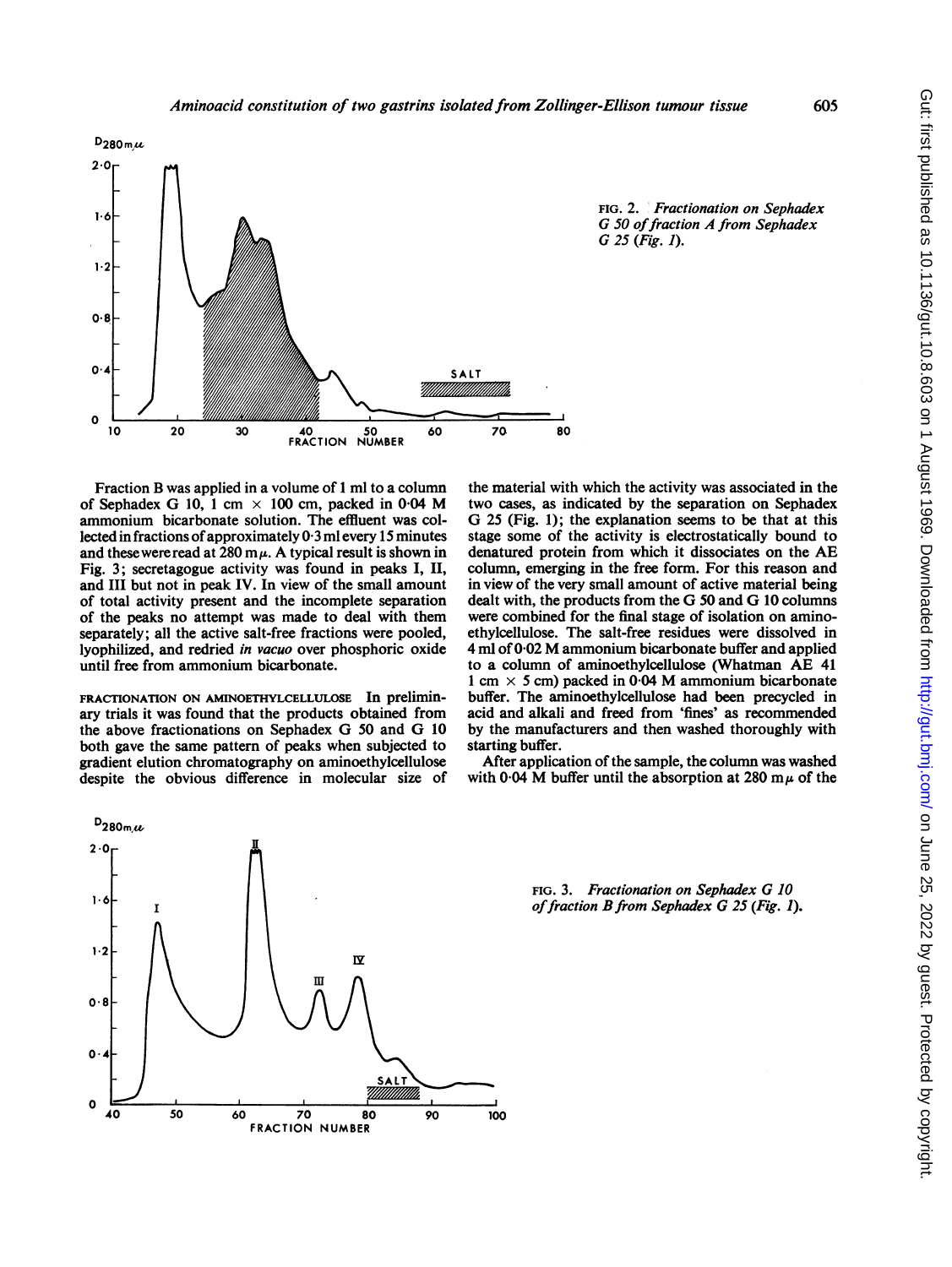

FIG. 4. Fractionation of the combined salt-free active products from Sephadex G 50 (Fig. 2) and G <sup>10</sup> (Fig. 3) by gradient elution chromatography on aminoethylcellulose.

effluent was low and constant; a concentration gradient to 0.4 M buffer was then instituted using <sup>a</sup> closed magnetically stirred mixing vessel (volume 100 ml). The effluent was collected in 1-3 ml fractions every 15 minutes and these were read at 280 m $\mu$ . The result is shown in Figure 4.

The fractions corresponding to the four major peaks (designated IA, I, II, and III in order of emergence from the column) were rerun individually on small columns  $(1 \text{ cm } \times 5 \text{ cm})$  of aminoethylcellulose using the same gradient as before. Small aliquots of the final products were tested for secretagogue activity and the remainder then used for chemical examination.

QUANTITATIVE AMINOACID ANALYSIS One-fifth of fractions IA, I, and III were hydrolyzed with 1-5 ml of twicedistilled constant-boiling-point HCI in an evacuated sealed glass tube for 16 hours at  $110^{\circ}$ C; the hydrolysate was repeatedly evaporated to dryness under reduced pressure to remove HCI. The residue was dissolved in 1.0 ml of citrate buffer,  $pH$  2.2, and applied to a model 120B Beckman-Spinco aminoacid analyser modified for accelerated analysis.

One-fifth of fraction II was hydrolyzed with 1-0 ml of  $0.1$  N NaOH in a closed Teflon tube in absence of  $O<sub>2</sub>$  for 16 hours at 110 $^{\circ}$ C. The solution was neutralized, dried, and the residue dissolved in citrate buffer for analysis, as above.

THIN-LAYER CHROMATOGRAPHY This was performed in n-butanol-acetic acid-water (4:1:5 v/v) using silica gel containing starch (50:1 w/w) as support. After drying at 100°C the plates were developed with a chloroimino reagent (Pan and Dutcher, 1956). This is a sensitive test for proteins, peptides, and most aminoacids (Rydon and Smith, 1952).

HIGH-VOLTAGE PAPER ELECTROPHORESIS Samples were run on Whatman no. <sup>1</sup> paper at 110 volts/cm for 30 minutes in a modified Michl-type apparatus using pyridine-aceticacid buffer,  $pH 6.5$ . The papers were dried and stained with ninhydrin and dimethylaminobenzaldehyde; glutamic acid was used as a mobility marker.

ENZYMATIC DEGRADATION Subtilisin Samples of fraction I and synthetic human gastrin type I, each of 100  $\mu$ g, were

digested separately with 10  $\mu$ g subtilisin (Teikoku Ltd, Osaka, Japan) in 0-1 ml of a mixture of ammonium bicarbonate 0-1 M and ammonium acetate 0-1 M solutions 1:5 ( $pH 8.0$ ) at 37°C for 36 hours; after 24 hours a further 10  $\mu$ g of subtilisin was added to each reaction mixture. After evaporation to dryness under reduced pressure at room temperature, the residues were dissolved in the minimal volume of water and subjected to paper electrophoresis.

Thermolysin Samples of fraction <sup>I</sup> and synthetic human gastrin type I, each of 100  $\mu$ g, were digested separately with 10  $\mu$ g thermolysin (Daiwa Kasei KK, Osaka, Japan) in  $0.1$  ml of Tris buffer  $0.05$  M,  $pH$  8.0, for 12 hours at 40°C. The enzymatic action was stopped by adding <sup>2</sup> drops of 0-1 N HCl and the mixtures were evaporated to dryness. The residues were dissolved in the minimal volume of water and subjected to paper electrophoresis.

## **RESULTS**

The quantitative aminoacid composition of the four fractions obtained by chromatography on aminoethylcellulose are shown in the Table. These and other data in respect of each fraction may be summarized as follows:

FRACTION IA This could not be shown to stimulate gastric secretion. The aminoacid analysis indicated that it was not homogeneous; its composition bore some resemblance to a gastrin peptide, but valine and serine were present in significant amounts. Thin-layer chromatography showed two major components and a third in trace amount; the former had  $R_f$  values of 0 and 0.23, the latter 0.53; this is similar to that of human synthetic gastrin <sup>I</sup> in the same system.

FRACTION <sup>I</sup> This was highly active in stimulating gastric acid secretion. Its aminoacid composition

TABLE

## AMINOACID CONSTITUTION OF ZOLLINGER-ELLISON TUMOUR FRACTIONS FROM AMINOETHYLCELLULOSE COLUMN

| Residue       | Human<br>Gastrin | <b>Fraction</b> ( <i>µmoles</i> ) |        |                   |          |
|---------------|------------------|-----------------------------------|--------|-------------------|----------|
|               |                  | 1A                                |        | 11                | Ш        |
| Aspartic      |                  | 0.158                             | $1-03$ | $1 - 00$          | 1.08     |
| Serine        |                  | 0.070                             |        |                   |          |
| Glutamic      | 6                | 0.580                             | 6.10   | 5.60              | 5.82     |
| Proline       |                  | 0.176                             | 1.07   | $1 - 00$          | 0.89     |
| Glycine       | 2                | 0.188                             | 1.90   | 2.20              | 2.30     |
| Alanine       |                  | 0.139                             | 0.97   | $1 - 10$          | 0.96     |
| Valine        |                  | 0.049                             | ---    |                   | –        |
| Methionine    |                  | 0.016                             | 0.70   | 0.96              | 0.47     |
| Leucine       |                  | 0.149                             | $1-03$ | 0.70              | $1 - 00$ |
| Tyrosine      |                  | 0.061                             | 0.93   | 0.92 <sup>1</sup> | 1.04     |
| Phenylalanine |                  | 0.034                             | 0.80   | 0.92              | 0.77     |
| Tryptophan    | 2                | Present                           |        |                   |          |

'Present as tyrosine sulphate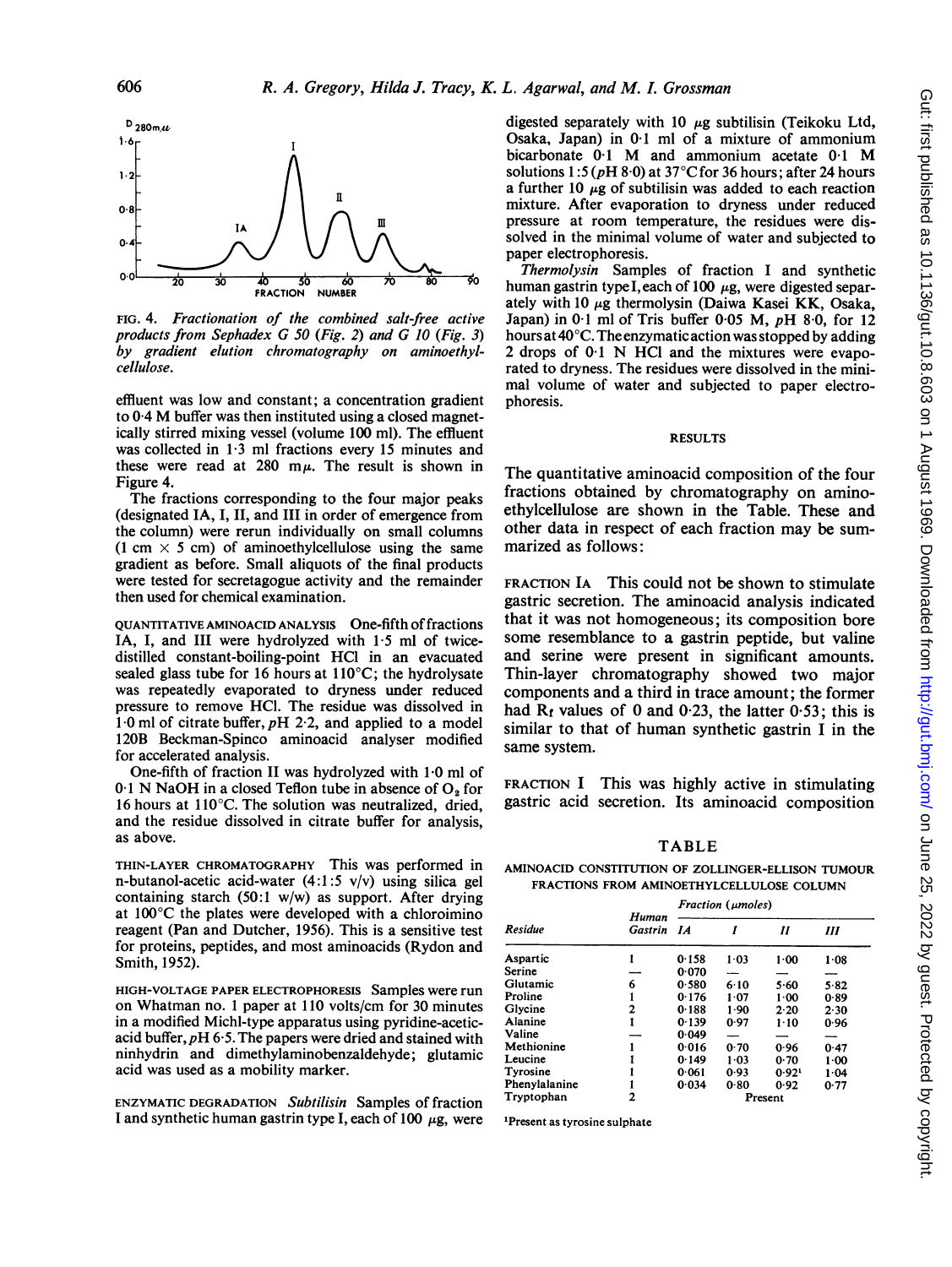

FIG. 5. High-voltage electrophoresis of the peptide fragments resulting from digestion by thermolysin of (a) synthetic human gastrin type I and (b) peak I material from fractionation on aminoethylcellulose of Zollinger-Ellison tumour extract (Fig. 4). Samples of unhydrolyzed material from fractions I and I1 are also included.  $G\mu =$  glutamic acid markers.

FIG. 6. High-voltage electrophoresis of the peptide fragments resulting from digestion by subtilisin of (a) synthetic human gastrin type I and (b) peak I material from fractionation of Zollinger-Ellison tumour extract (Fig. 4) on  $aminoethy$ cellulose. Glu = glutamic acid markers.

was in excellent agreement with that of human gastrin peptide and its position in the elution gradient from the aminoethlycellulose column corresponded to that anticipated for a gastrin type <sup>I</sup> (unsulphated) on the basis of previous experience. The amount present (calculated from the aminoacid analysis) was approximately 550  $\mu$ g. On paper electrophoresis it ran as a single spot with a trace contaminant; the mobility of the former in comparison with that of glutamic acid corresponded with that expected for a gastrin type <sup>I</sup> (Fig. 5). On thin-layer chromatography it ran as a single spot with a trace contaminant; the mobility of the former corresponded to that of synthetic human gastrin type I. The trace contaminant can be identified as gastrin in which the methionine residues have become oxidized; it is commonly present to this extent in preparations of natural or synthetic gastrin. Direct electrophoretic comparison of the peptide fragments resulting from digestion by the enzymes subtilisin and thermolysin of fraction <sup>I</sup> and synthetic human gastrin type <sup>I</sup> (Figs. 5 and 6) showed a perfect correspondence between the two substances, both in regard to the number and mobilities of the fragments.

FRACTION II This was highly active in stimulating gastric acid secretion. Its aminoacid composition

showed excellent agreement with that of a human gastrin peptide; the use of alkaline, rather than acid, hydrolysis in preparing the sample for aminoacid analysis established that the single tyrosine residue present was in the sulphated form which is characteristic of human gastrin type II. Its position in the aminoethlycellulose elution diagram corresponded to that expected for gastrin type II. The calculated amount present was approximately 250  $\mu$ g. On paper electrophoresis it ran as a single spot with a trace contaminant; the mobility of the former relative to that of glutamic acid corresponded to that expected for gastrin type II. Thin-layer chromatography showed a single spot with a trace contaminant. As mentioned in respect of fraction I, the trace contaminant can be identified as oxidized gastrin. Unfortunately no enzymatic degradation studies could be made on fraction II owing to loss of most of the material when the aminoacid analyser broke down on two occasions while analyses of it were in progress.

FRACTION III This was a weak stimulant of gastric acid secretion. Its aminoacid composition was in good agreement with that of a human gastrin peptide apart from rather low values for methionine and phenylalanine. Thin-layer chromatography showed one major component  $(R<sub>t</sub> = 0.40)$  closely followed